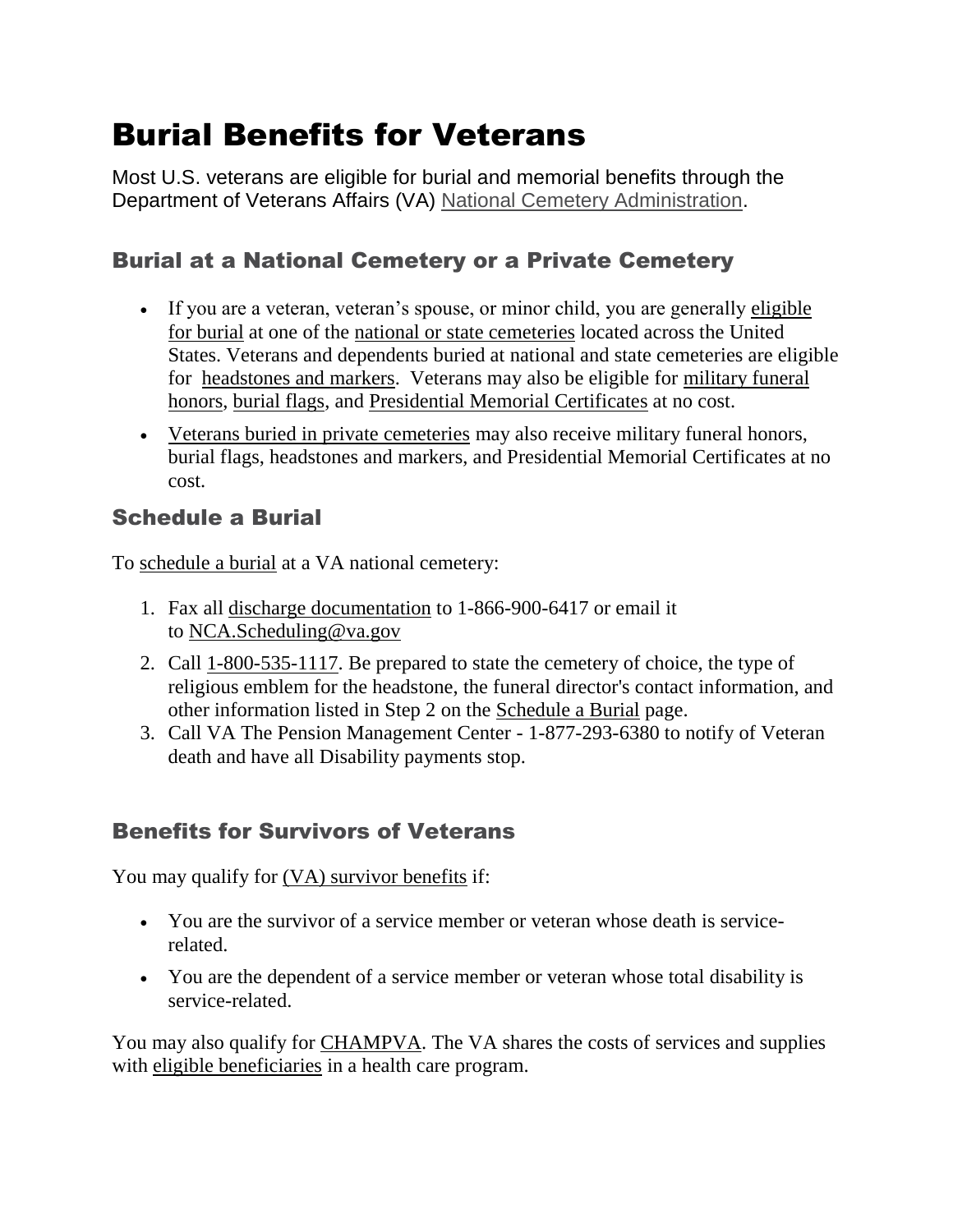If you are a Survivor Benefit Plan beneficiary, you may also be eligible for VA benefits. Effective July 7, 2014: VA is changing its monetary burial benefits regulations to simplify the program and pay eligible survivors more quickly and efficiently. These regulations will authorize VA to pay, without a written application, most eligible surviving spouses basic monetary burial benefits at the maximum amount authorized in law through automated systems rather than reimbursing them for actual costs incurred.

- Under the current regulations, VA pays for burial and funeral expenses on a reimbursement basis, which requires survivors to submit receipts for relatively small one-time payments that VA generally pays at the maximum amount permitted by law.
- The new burial regulations will permit VA to pay, at a flat rate, burial and plot or interment allowances thereby enabling VA to automate payment of burial benefits to most eligible surviving spouses and more efficiently process other burial benefit claims.
- The burial allowance for a non-service-connected death is \$300, and \$2,000 for a death connected to military service.

## Evidence Requirements:

- A copy of his DD-214
- Acceptable proof of death as specified in 38 CFR [3.211.,](http://www.warms.vba.va.gov/regs/38CFR/BOOKB/PART3/S3_211.DOC) **AND**
- Receipted bills that show that you made payment in whole or part, **OR**
- A statement of account, preferably on the printed billhead of the funeral director or cemetery owner. The statement of account must show:
	- The name of the deceased Veteran for whom the services and merchandise were furnished, **AND**
	- The nature and cost of the services and merchandise, **AND**
	- All credits, **AND**

The amount of the unpaid balance, if any

### Additional VA Forms-Found on the VA website

- Form 21-530 Application for Burial Benefits (Under 38 U.S.C. Chapter 23) (4 Pages)
- Form 40-0247 Presidential Memorial Certificate
- Form 40-1330 Application for standard Government Headstone or Marker for Installation in a Private or State Veterans Cemetery (5 Pages)